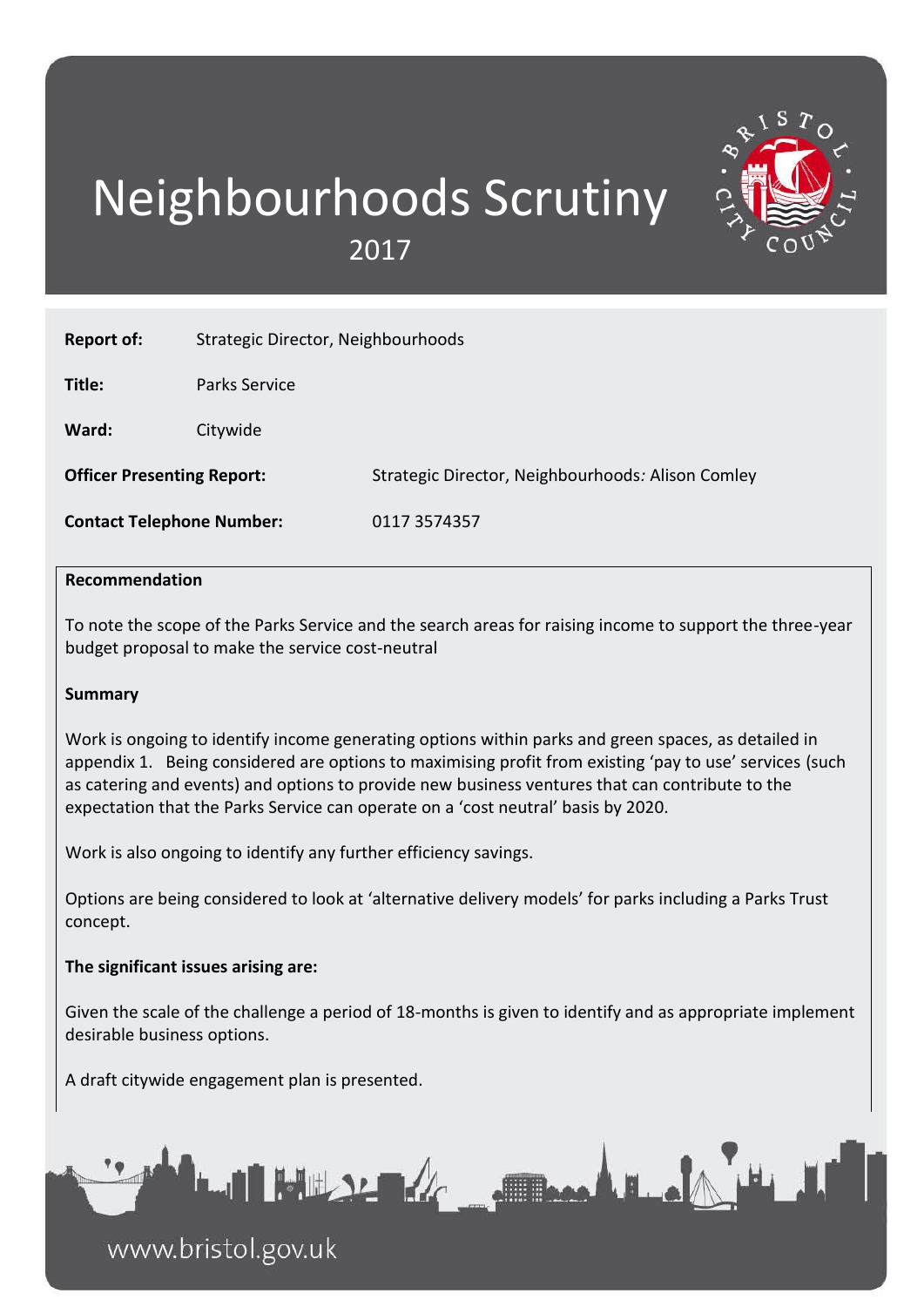### **Context**

According to the Council's 2008 Parks and Green Space Strategy, Bristol's parks and green spaces have over 25 million visits per year (83% of the population), making them Bristol's most used leisure facility.

The Council's Parks Service provides across four areas:

- 1. **Function** providing spaces for recreational activity, play, to be active, healthy and enjoy formal sport; providing spaces to enjoy nature and the natural environment; providing for events and festivals; contributing to a more sustainable urban environment through flood attenuation, tree planting etc.; contribute to emergency response and civil contingencies.
- 2. **Maintenance** maintaining 1,652 parks, green spaces and incidental spaces. This area covers 2,217 hectares (equiv 4,138 football pitches); 137 buildings; 83km of boundary infrastructure; 2,600 items of park furniture.

Maintenance activities are extremely diverse and include grass, hedges, woodlands and trees, rivers and streams, shrubs, meadows, plants and bedding, litter and bins, allotments, car parks, play areas, sports pitches, buildings (toilets, cafes, sports pavilions, operational depots, heritage buildings and estates), walls, railings, footpaths, hard surfaces, sculpture and monuments, scheduled features, bridges, golf courses and other outdoor assets.

- 3. **Asset management** inspection and repair, health and safety monitoring, management and compliance, EMAS compliance, issuing and monitoring of leases and licences, tree risk management, commissioning of maintenance and repair contracts.
- 4. **Improvement and development** e.g. construction of new facilities and features (through commissioning and delivering in-house); writing and delivering site management plans; applying for external grant funding; delivering Neighbourhood Partnership priorities.

Overview of related budgets:

- In 2016/17, the Total cost of providing the service, including the Downs, was £7m. The budgeted income was £2.5m which includes a recharge to the HRA of £1.05m, Highways £350k, £400k in s106 draw down, £750k income from parking, events, sports and other misc income including profits from other traded services. This leaves a net budget of £4.5m which includes trees and children's play budgets.
- The 2016 restructure removed £400k from the budget for 2017-18, leaving a total budget of £4.1m. The 2017/18 to 2019/20 savings proposals for parks total £3.95m, with an additional income target of £100k for parking charges. This leaves a maximum of £50k in the budget.

Highways have reduced their contribution to Parks for maintenance of all highways green space, verges, etc. for 2017/18 and the Parks Service is considering how to manage the immediate impacts of this.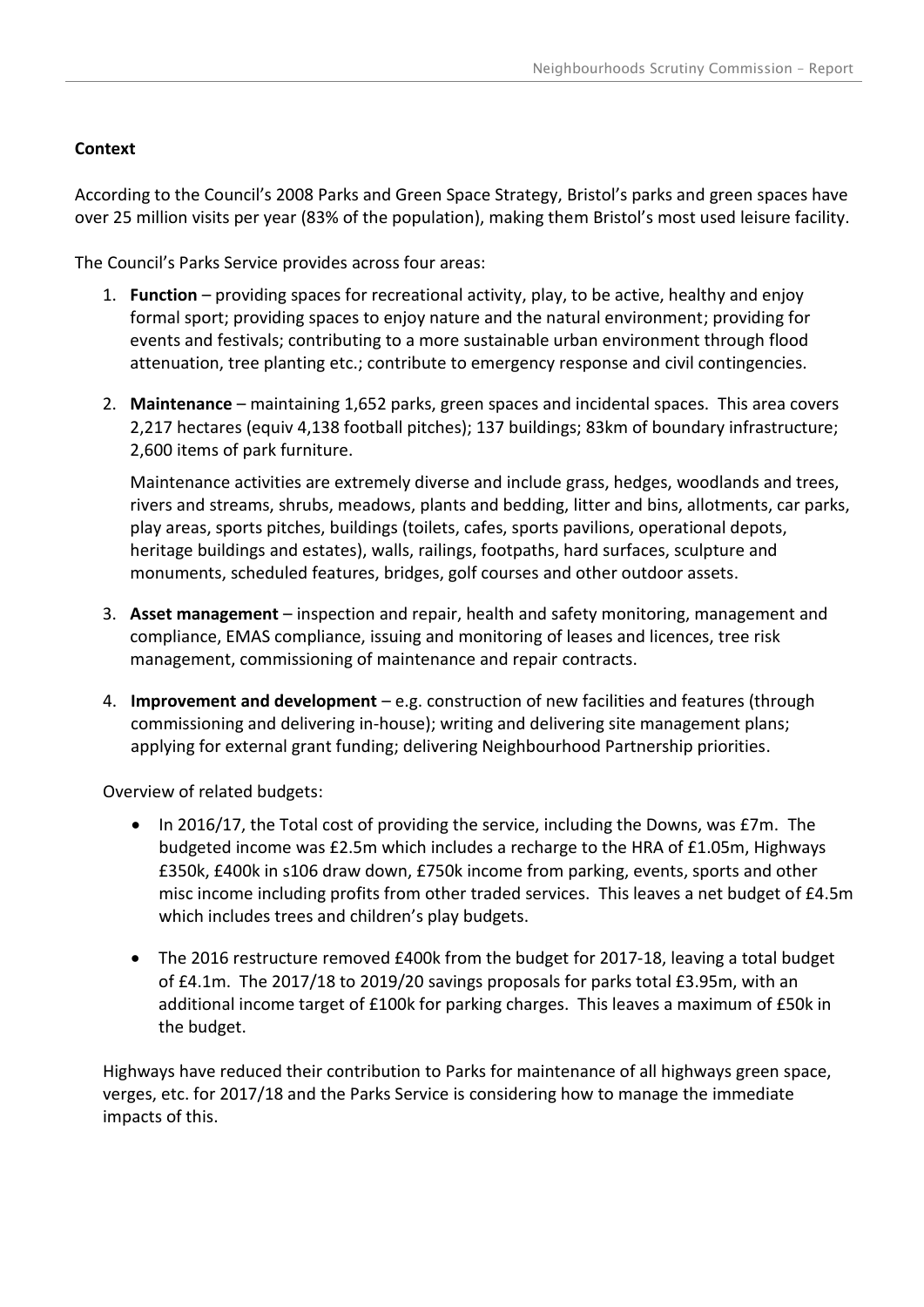#### **Proposal**

Draft engagement and consultation programme for next 9 months:

| <b>Date</b> | <b>Activity</b>                                                                        |
|-------------|----------------------------------------------------------------------------------------|
| April       | Ongoing one to one discussions on ideas, possibilities and feasibility with a range of |
|             | stakeholders and advisors, for example:                                                |
|             | <b>Bristol Natural History Consortium</b>                                              |
|             | <b>Bristol Parks Forum</b>                                                             |
|             | <b>National Trust</b>                                                                  |
|             | <b>Merchant Venturers</b>                                                              |
|             |                                                                                        |
|             | Practical negotiations with potential commercial operators, for example, Go Ape,       |
|             | Putt in the Park, Bommel UK, Gristwood and Toms, Team Love.                            |
| May         | Ongoing one to one discussions on ideas, possibilities and feasibility with a range of |
|             | stakeholders and advisors                                                              |
|             |                                                                                        |
|             | Proposed Part 1 of Mayor's Conversation regarding 'New Ways of Delivering Parks'       |
|             | - conference / workshop for community, voluntary sector and other stakeholders         |
|             | to generate interest, ideas and seed potential partnerships, commercial                |
|             | opportunities and new models of service delivery.                                      |
| June        | Ongoing one to one discussions on ideas, possibilities and feasibility with a range of |
|             | stakeholders and advisors                                                              |
|             |                                                                                        |
|             | Proposed Conference/workshop with commercial and business sector focus to look         |
|             | for opportunities to deliver services differently, generate support and discuss        |
|             | diversifying responsibilities.                                                         |
|             | Part 2 of Mayor's Conversation regarding 'New Ways of Delivering Parks' -              |
|             | exploring key themes, priorities and action plan.                                      |
| September   | Engagement with sports clubs, sports leagues and sports governing bodies to            |
|             |                                                                                        |
| - October   | discuss sports provision moving forward following up on results from Playing Pitch     |
|             | Strategy public consultation.                                                          |
| September   | Public consultation on any proposals to deliver required Parks Service savings for     |
| / October   | 2018/19.                                                                               |

### **Income generating Options**

See Appendix for Parks and Green Space business development options. Options are being investigated to maximise income from our existing business and to create new income generating ideas in parks.

#### **Appendices:**

Appendix 1: Parks and Green Space – business development options.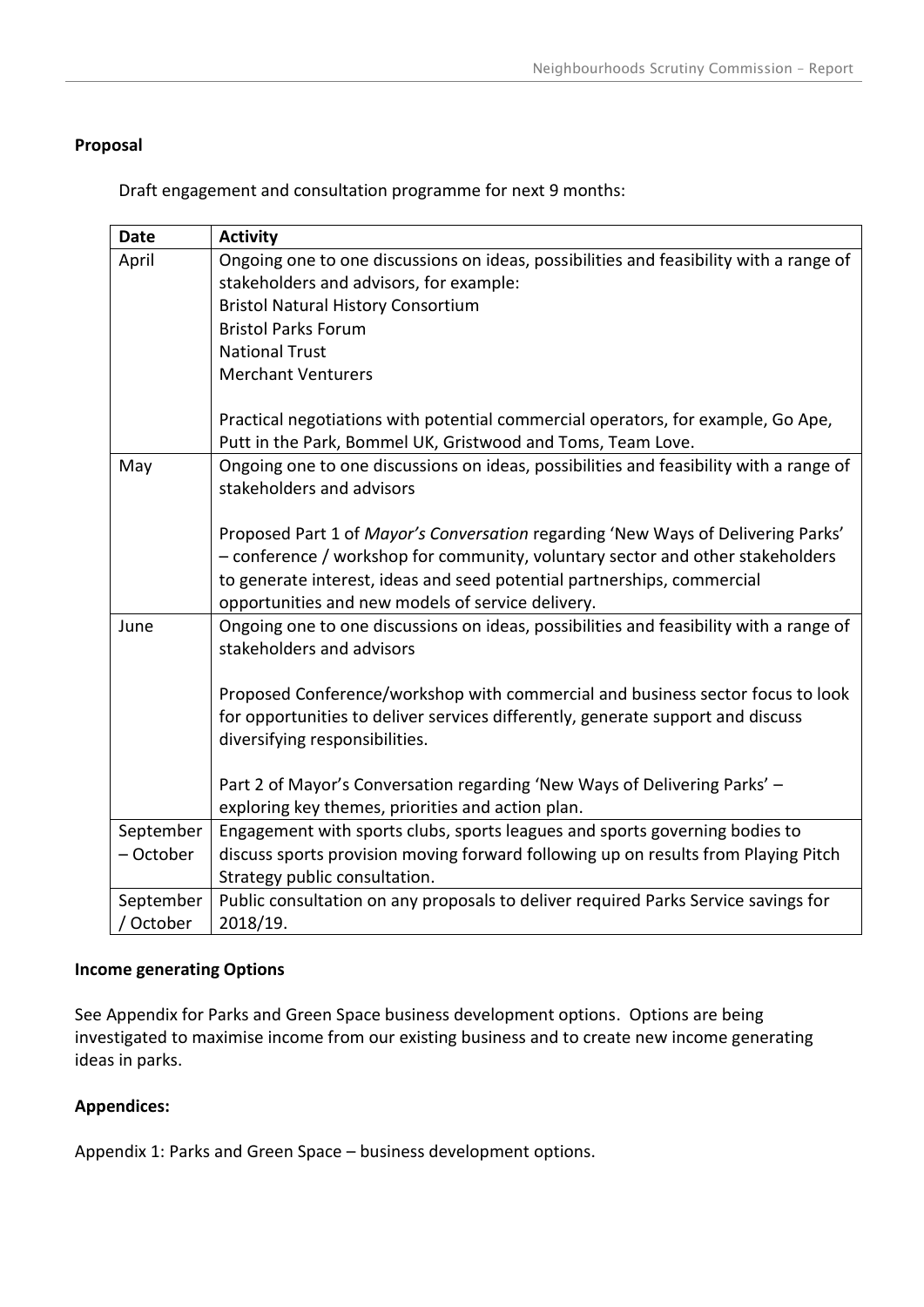## **Appendix 1: Parks and Green Space – business development options.**

| Reference                 | <b>Business Development Area</b>                                                        | <b>Note</b>                                                                                                                      | <b>Status</b>                            | Update 7th April2017               |
|---------------------------|-----------------------------------------------------------------------------------------|----------------------------------------------------------------------------------------------------------------------------------|------------------------------------------|------------------------------------|
| <b>Site Specific</b>      |                                                                                         |                                                                                                                                  |                                          |                                    |
| <b>SS01</b>               | Hengrove Play Park                                                                      | Wider negotiation re lease and consider<br>facility in relation to adjacent BCC led<br>development.                              | Active                                   | <b>Business Options considered</b> |
| <b>SS02</b>               | Ashton Court-Divest mansion -<br>conference / wedding business                          | Agree shared programme with corporate<br>Property                                                                                | Decided                                  |                                    |
| <b>SS03</b>               | Ashton Court - develop site Business<br>Plan                                            | Business plan to explore Activity hub around<br>upper plateau golf and family / children hub<br>around courtyard / mansion café. | Due                                      | Project team to be formed          |
| <b>SS04</b>               | Ashton Court - Balloon fiesta - consider<br>value to parks                              |                                                                                                                                  | Not active                               | <b>Executive Briefing required</b> |
| <b>SS05</b>               | Ashton Court Estate - dry hire of<br>mansion                                            | Hire out building only. Can't do if building<br>handed back to Property                                                          | Not active                               | linked to options for the Mansion  |
| <b>SS10</b>               | Develop business plans for 'top 20<br>footfall / most commercially attractive<br>sites' | Business Plans to be progressed follow work<br>at Ashton Court.                                                                  | Not active                               | Sites identified.                  |
| <b>Cost minimisations</b> |                                                                                         |                                                                                                                                  |                                          |                                    |
| <b>CM01</b>               | Review vehicle dependency and charges                                                   | subject to parks benefiting financially - taking<br>the saving                                                                   | Not active                               |                                    |
| <b>CM02</b>               | Review security dependency and<br>charges                                               |                                                                                                                                  | Not active                               |                                    |
| CM <sub>03</sub>          | Review energy dependency and charges                                                    |                                                                                                                                  | First review of<br>energy<br>consumption |                                    |
| CM <sub>04</sub>          | Review and rationalise buildings /<br>service provision                                 | Connections to pending Playing Pitch Strategy<br>consultation.                                                                   | Not active                               |                                    |
| <b>Service reductions</b> |                                                                                         |                                                                                                                                  |                                          |                                    |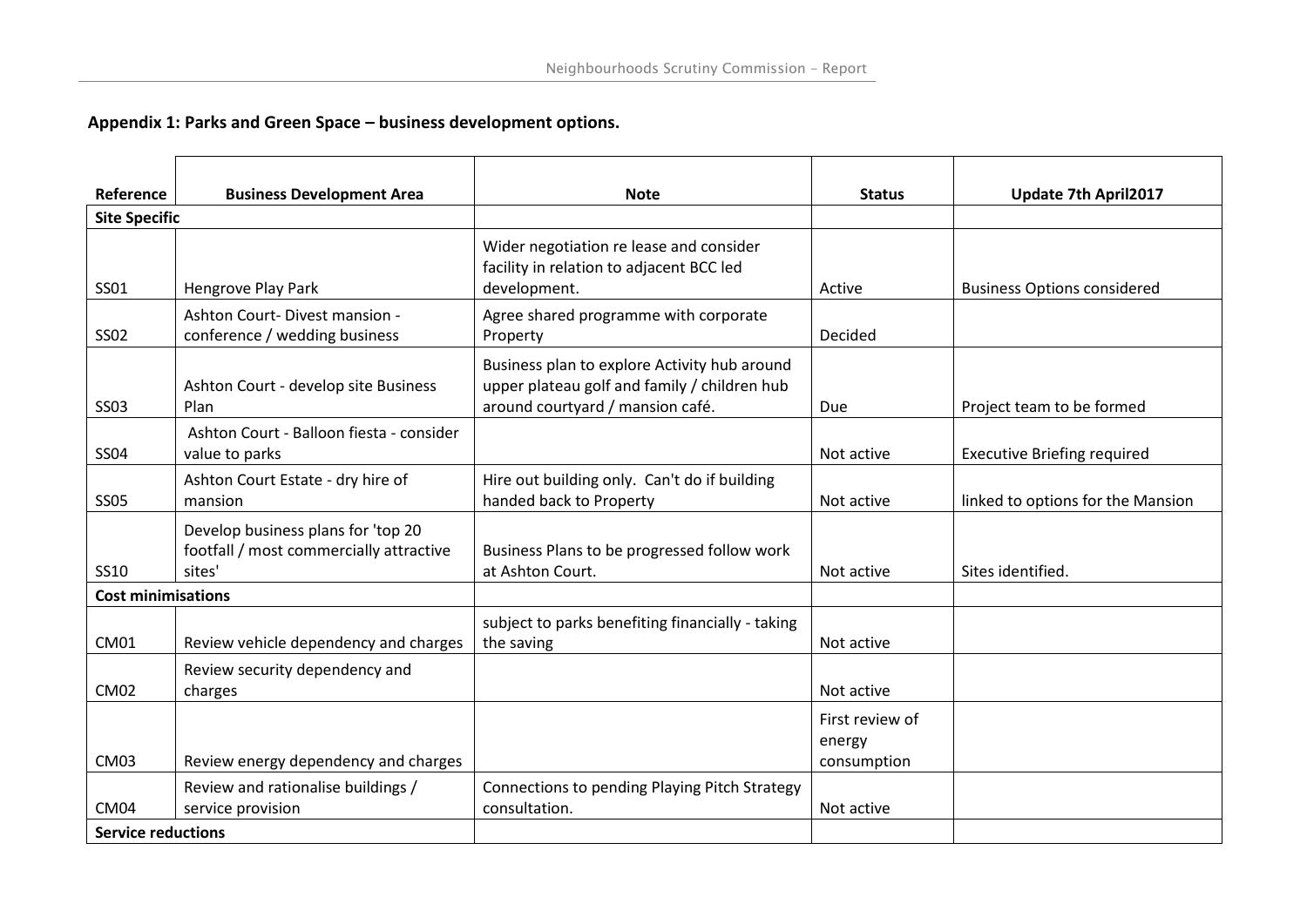|                         |                                                                                 | substantial internal payment reductions -<br>impact on service and general fund  |            |                                                                                                                                                                                                                                                                                                                                                                                 |
|-------------------------|---------------------------------------------------------------------------------|----------------------------------------------------------------------------------|------------|---------------------------------------------------------------------------------------------------------------------------------------------------------------------------------------------------------------------------------------------------------------------------------------------------------------------------------------------------------------------------------|
| <b>SR01</b>             | Highway maintenance                                                             | consequences                                                                     | Active     |                                                                                                                                                                                                                                                                                                                                                                                 |
|                         | <b>Advertising and Sponsorship</b>                                              |                                                                                  |            |                                                                                                                                                                                                                                                                                                                                                                                 |
|                         | Advertising fee - roundabout, lamp                                              |                                                                                  |            | Business options considered by                                                                                                                                                                                                                                                                                                                                                  |
| A01                     | posts, parks                                                                    | Concession contract                                                              | Active     | Parks Devt Board                                                                                                                                                                                                                                                                                                                                                                |
|                         |                                                                                 | Success more suited to conditions under                                          |            |                                                                                                                                                                                                                                                                                                                                                                                 |
| A03                     | Corporate sponsorship                                                           | Alternative Delivery Model.                                                      | Not active |                                                                                                                                                                                                                                                                                                                                                                                 |
| <b>Charges and fees</b> |                                                                                 |                                                                                  |            |                                                                                                                                                                                                                                                                                                                                                                                 |
|                         | Introduce car parking charge at Blaise<br>and Oldbury Court and increase charge |                                                                                  |            |                                                                                                                                                                                                                                                                                                                                                                                 |
| CF01                    | at Ashton Court                                                                 |                                                                                  | Active     | Feasibility work ongoing.                                                                                                                                                                                                                                                                                                                                                       |
| CF <sub>03</sub>        | Check feasibility of car parking charges<br>at other existing car parks         |                                                                                  | Active     | Feasibility work ongoing.                                                                                                                                                                                                                                                                                                                                                       |
|                         | Identify options to expand or create<br>new car parking spaces and charge for   |                                                                                  |            |                                                                                                                                                                                                                                                                                                                                                                                 |
| CF <sub>05</sub>        | use                                                                             |                                                                                  | Active     |                                                                                                                                                                                                                                                                                                                                                                                 |
| CF <sub>06</sub>        | Maximise income from events                                                     | Grow events programme. Conversations had<br>with licensing. 24 marketable sites. | Active     | Met with Events team to<br>understand capacity of 20 parks<br>sites (can be more than one site per<br>park) identified parks and<br>approaches to increasing income.<br>Meeting arranged to identify<br>additional event sites (10 being<br>considered) and ways of marketing<br>sites- Contacted other organisations<br>to understand models<br>Business options considered by |
| CF <sub>08</sub>        | <b>Car Boot Sales</b>                                                           | car boot sales                                                                   | active     | Parks Devt Board                                                                                                                                                                                                                                                                                                                                                                |
|                         |                                                                                 | Christmas markets / winter wonderland - ACE                                      |            |                                                                                                                                                                                                                                                                                                                                                                                 |
| CF <sub>09</sub>        | Winter / Christmas Markets                                                      | (Ashton Court Estate)?                                                           | Not active |                                                                                                                                                                                                                                                                                                                                                                                 |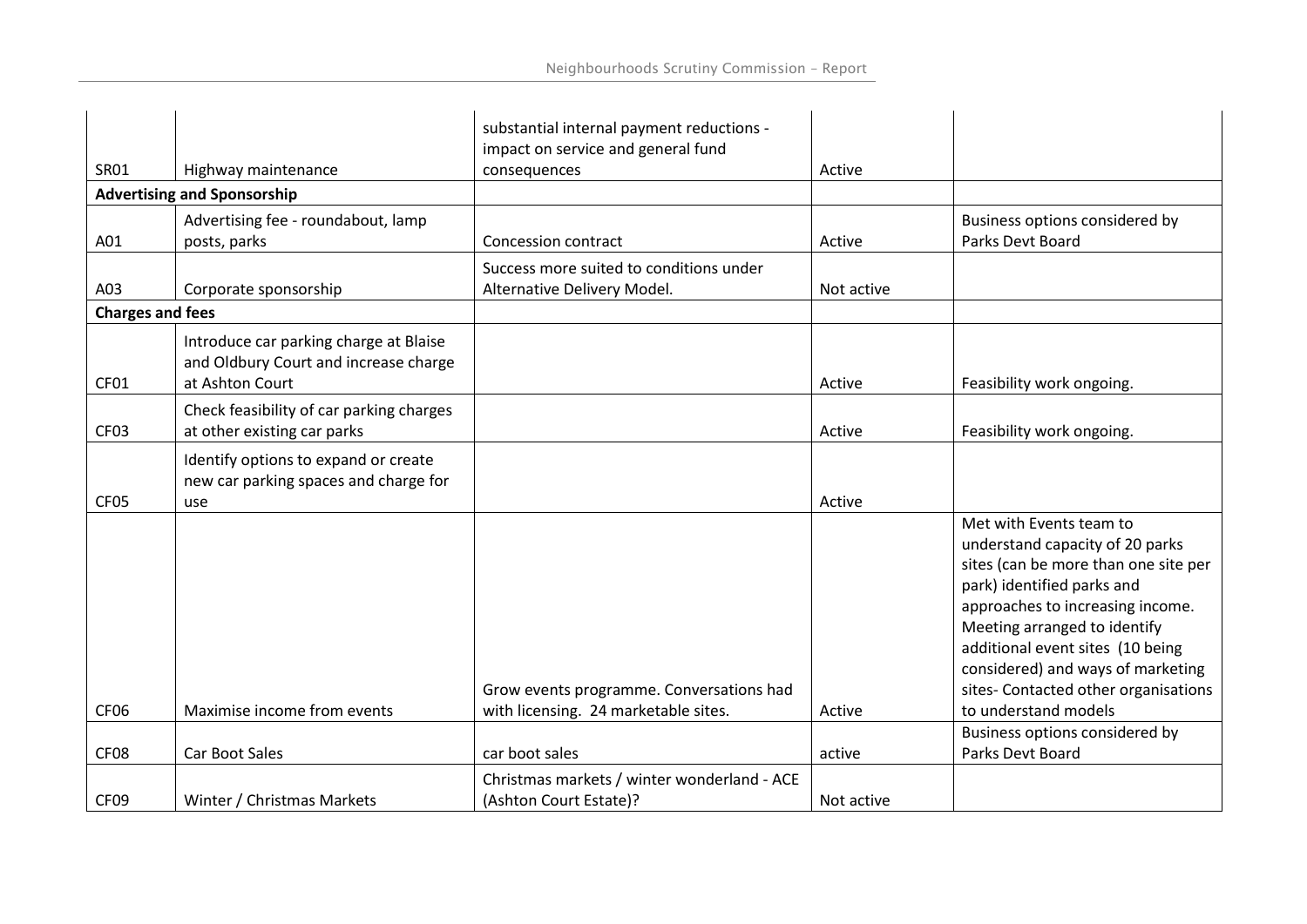| CF11        | Investigate market for corporate events                                                | corporate events - building or marquee - ACE<br>most favoured                                                                          | Not active               |                                                                                         |
|-------------|----------------------------------------------------------------------------------------|----------------------------------------------------------------------------------------------------------------------------------------|--------------------------|-----------------------------------------------------------------------------------------|
| CF12        | Introduce charge to use toilets                                                        | Subject to BCC fees and charges                                                                                                        | Not active               |                                                                                         |
| CF13        | Review sport/football charges                                                          | Park private sector activity sports / leisure -<br>charge plan? - not preferred - balances<br>against reduced sport facility provision | Not active               | Take lead from Playing Pitch<br>Strategy consultation.                                  |
| CF14        | Review fishing charges                                                                 | invest and market (stoke Park)                                                                                                         | <b>Stoke Park active</b> |                                                                                         |
|             | <b>Parks and Green Space Strategy</b>                                                  |                                                                                                                                        |                          |                                                                                         |
| <b>SO1</b>  | Develop a volunteer / engagement<br>Strategy                                           |                                                                                                                                        | Active                   |                                                                                         |
| <b>S02</b>  | Review 2008 Parks and Green Spaces<br>Strategy                                         | Parks Forum to be consulted on review of<br>targets: postponed due to priority of income<br>generation & cost saving targets           | Active                   | <b>Site Quality Assessments</b><br>completed: Calculation of upgrade<br>cost to be done |
|             | Enabling (governance, capacity building and culture)                                   |                                                                                                                                        |                          |                                                                                         |
| EG01        | Consider options to develop a Bristol<br><b>Parks Trust</b>                            | Assumed requirement for substantial multi-<br>million pound dowry. Strategic relationship<br>with National Trust                       | Not active               |                                                                                         |
| <b>EG02</b> | Consider options to develop a Bristol<br>Parks Commercial Trust (Social<br>Enterprise) | Would facilitate legacy and donation<br>payments and potentially attract charitable<br>status.                                         | Not active               | Project mandate for discussion                                                          |
| EG04        | Consider options to develop in-house<br>events company                                 | Consider alongside option for commercial<br>trust                                                                                      | Not active               |                                                                                         |
| <b>EG05</b> | Consider Policy and Promotion of<br>Capital Asset Transfer                             | remove sites from BCC's responsibility via<br>lease / CAT - see Narroways,                                                             | Not active               |                                                                                         |
| <b>EG07</b> | Business development - seek input from<br>commercial sector                            | National Trust. Royal Parks etc.                                                                                                       | Active                   | Developing 'Critical Friend'<br>relationship with National Trust                        |
| EG10        | Develop effective on-line sales platform                                               | Systems to allow all Bristol Park products to<br>be sold on-line                                                                       | Not active               |                                                                                         |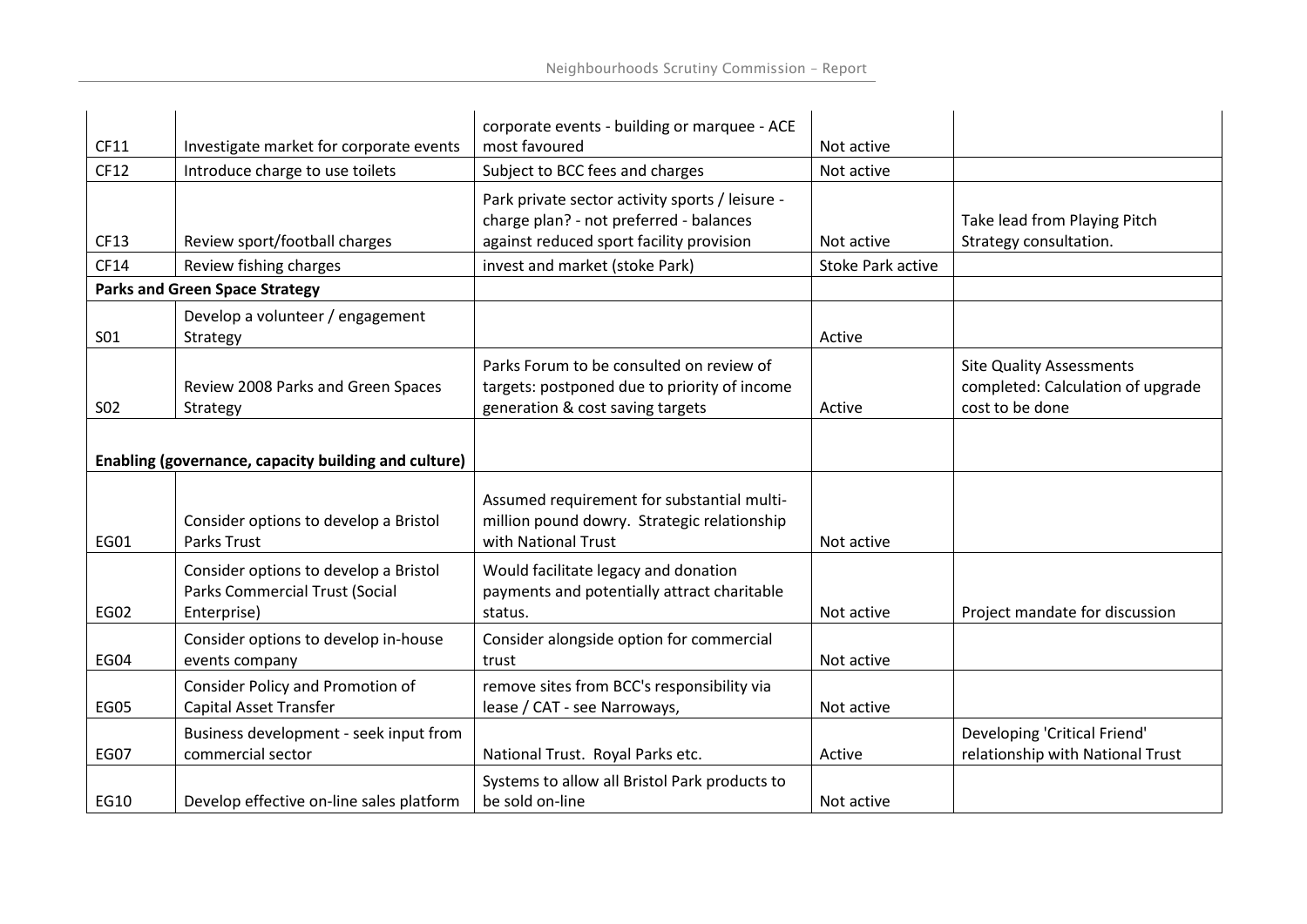|             |                                         | Quantify value of volunteering and show on  | see volunteer   |                                      |
|-------------|-----------------------------------------|---------------------------------------------|-----------------|--------------------------------------|
| EG12        | Alternative financial accounting system | balance sheet                               | strategy        |                                      |
|             |                                         |                                             |                 | Defra bid via WENP - to assess       |
|             |                                         |                                             |                 | cultural ecosystem services.         |
|             |                                         |                                             |                 | Dialogue with Public Health          |
|             |                                         |                                             |                 | consultant - re Health input,        |
|             |                                         |                                             |                 | including Parks Development Board.   |
|             |                                         | Quantify ecosystem services provided by     | See payment for | Interest from Fields Trust to pilot  |
|             | Quantify value of parks - health and    | parks (culture, regulating and provisioning | ecosystem       | valuation of health benefits from    |
| EG13        | social                                  | services) and show on balance sheet         | services        | parks.                               |
|             |                                         |                                             |                 | Hub model. E.g. Ashton Court -       |
|             | Review options and potential            |                                             |                 | events activity hub (upper café) and |
|             | programmes to align events / activity   |                                             |                 | children's / family focus (lower     |
| EG14        | programme to sales points               |                                             | Active          | café).                               |
|             | Provide training to staff on 'running a |                                             |                 |                                      |
| EG15        | business' and marketing + promotion     |                                             | Not active      |                                      |
|             | Invest available £2m capital fund to    | £2m sum exposed to risk contingencies - to  |                 |                                      |
| EG16        | support business development            | be quantified                               | Active          |                                      |
|             | Detail income and expenditure for all   |                                             |                 |                                      |
|             | heritage estates, top 20 most visited   |                                             |                 |                                      |
| <b>EG17</b> | parks and green spaces                  |                                             | Active          |                                      |
|             | Map and quantify income generating      |                                             |                 |                                      |
|             | activity across parks and green space   |                                             |                 |                                      |
| <b>EG18</b> | portfolio                               |                                             | Active          |                                      |
|             | <b>Grants - environmental</b>           |                                             |                 |                                      |
|             |                                         |                                             |                 | Volunteers completed works for       |
|             |                                         | By May 2017 these are existing agreements   |                 | KWE and Blaise Castle. Claim to      |
|             | Defra (Forestry Commission) Woodland    | so are they new income so should be         |                 | made for both sites worth around     |
| GE01        | grants                                  | removed                                     | Active          | £4.5K                                |
|             |                                         |                                             |                 | Claims made in April 2016 for 16/17  |
|             | High level stewardship agreements ACE,  |                                             |                 | received for ACE and BC (Blaise      |
| GE02        | BC, AG                                  |                                             | Active          | Castle)                              |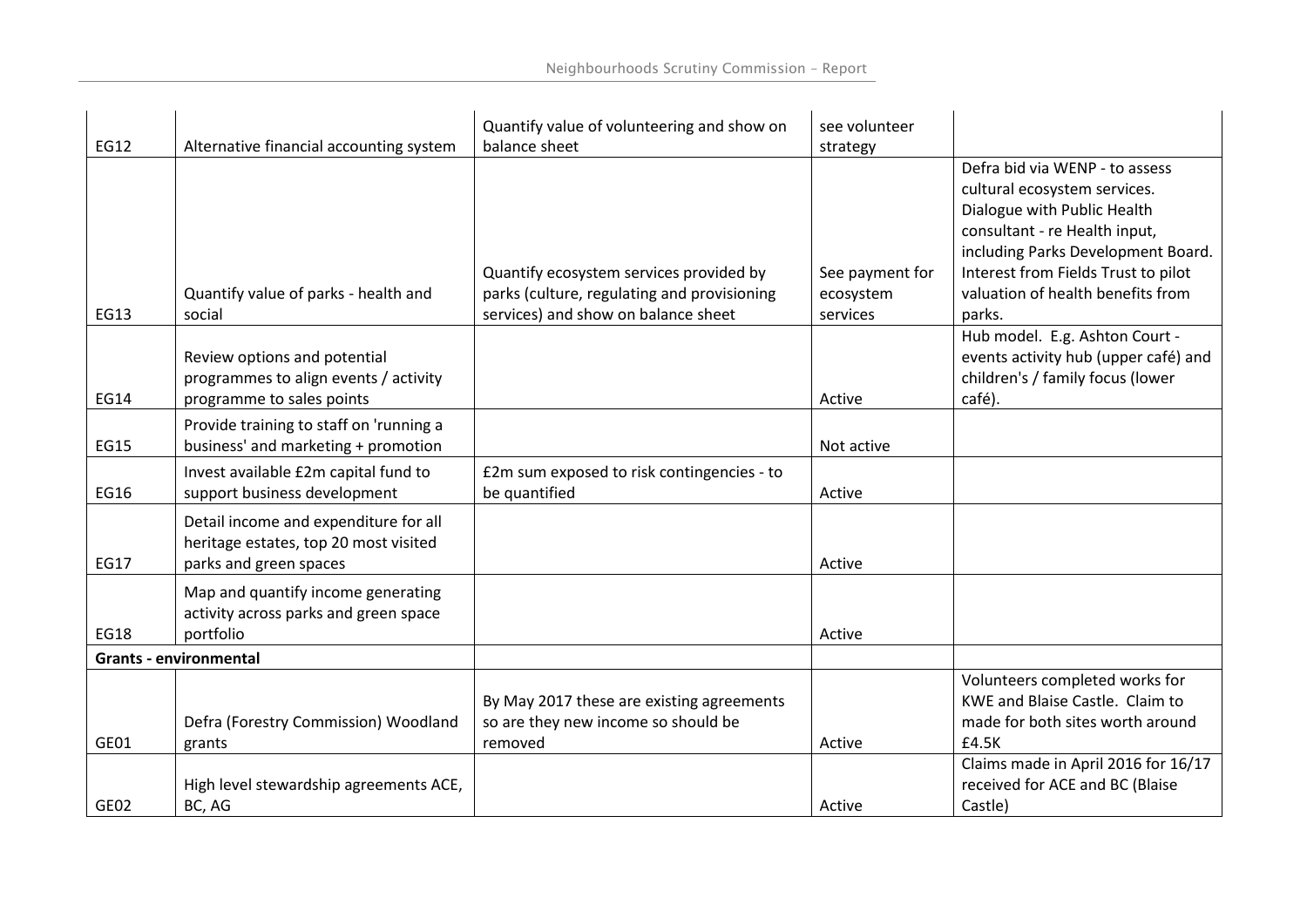| GE03             | New Countryside Stewardship Scheme<br>Parkland                            | Stoke Park CS (Countryside Stewardship)<br>being applied for in April 17                                                                                      | Active                                                                                 | Application being prepared by<br>consultant worth around £700K for<br>submission in April                                                                                                              |
|------------------|---------------------------------------------------------------------------|---------------------------------------------------------------------------------------------------------------------------------------------------------------|----------------------------------------------------------------------------------------|--------------------------------------------------------------------------------------------------------------------------------------------------------------------------------------------------------|
| GE04             | New Countryside Stewardship Scheme<br>New Woodland/Parkland and grassland | Stoke Park CS being applied for in April 17                                                                                                                   | Active                                                                                 | Application to be prepared by<br>consultant for submission in April<br>17                                                                                                                              |
| GE05             | <b>Additional Basic Payment Scheme</b><br>entitlements                    | Webb Patton is in the process of purchase.<br>Will make BPS claim in May17                                                                                    | Stoke Park -<br>active. Other<br>sites business<br>case held due to<br>spending freeze | 2016 claim made for around £32K<br>for 151 entitlements. Purchase of<br>around 60-70 entitlements to be<br>made for Stoke Park by consultants.<br>2017 claim to be made in May 17<br>worth around £45K |
| GE08             | Sports Grants FA, Rugby, Tennis, Sport<br>England.                        |                                                                                                                                                               | Not active                                                                             | Take lead from Playing Pitch<br>Strategy consultation.                                                                                                                                                 |
| GE09             | HLF resilience grants                                                     | Resilience planning - HLF                                                                                                                                     | First enquiry                                                                          |                                                                                                                                                                                                        |
| GE10             | HLF Parks and People grant                                                | Stoke Park stage I submission 28/02/17                                                                                                                        | Active                                                                                 | Stage I Development Grant £400k<br>bid submitted to HLF 28th February<br>2017, expected June decision.                                                                                                 |
| GE11             | Restore Oldbury Court                                                     | See prioritisation review of heritage assets.<br>Lack of funds - dowry major constraint                                                                       | Not active                                                                             |                                                                                                                                                                                                        |
|                  | <b>Cemeteries and Crematoria</b>                                          |                                                                                                                                                               |                                                                                        |                                                                                                                                                                                                        |
| CC <sub>01</sub> | <b>Expand memorial products</b>                                           | Expand this to include columbaria product<br>(stone tower). Memorial Wall.                                                                                    | Due                                                                                    | Review due to start w/c 10th April                                                                                                                                                                     |
| CC <sub>02</sub> | <b>Introduce Tree Memorials</b>                                           | Introduce tree memorials in specific sites.<br>Need to explore where we have land in our<br>current sites                                                     | due                                                                                    | Review due to start w/c 10th April                                                                                                                                                                     |
| CC <sub>03</sub> | Expand burial sites in North Bristol                                      | A business case has been written and needs<br>refreshing for provision of enough space for<br>next 80 years. Parks Land. Needs work to<br>assess suitability. | due                                                                                    | Review due to start w/c 10th April                                                                                                                                                                     |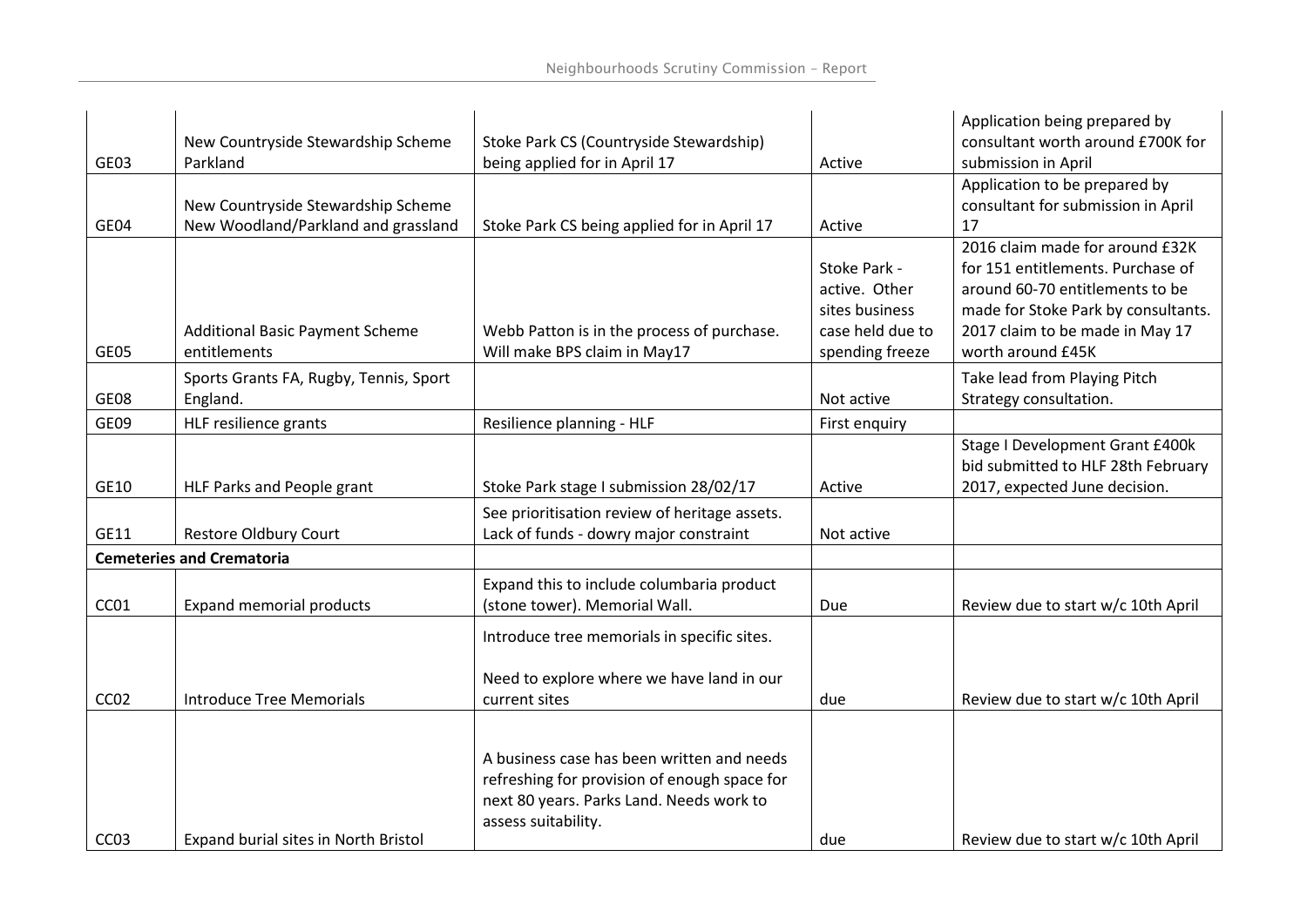| CC <sub>04</sub>          | Expand into empty field in South Bristol                    | Previous plans have been drawn up.                                                                                                                                                                                                                                                                       | due        |                                                                                                                                                                               |
|---------------------------|-------------------------------------------------------------|----------------------------------------------------------------------------------------------------------------------------------------------------------------------------------------------------------------------------------------------------------------------------------------------------------|------------|-------------------------------------------------------------------------------------------------------------------------------------------------------------------------------|
| CC <sub>05</sub>          | <b>Woodland Burials</b>                                     | Introduce woodland burials. Need to look at<br>option to do this at South Bristol - new site.<br>Less costly on grounds maintenance.                                                                                                                                                                     | due        | Review due to start w/c 10th April                                                                                                                                            |
|                           |                                                             | Look at the option for this. This is the option<br>to offer a low cost in-house cremation<br>service. Slightly up from a public authority<br>funeral and a low cost funeral director one.                                                                                                                |            |                                                                                                                                                                               |
| CC <sub>08</sub><br>CC010 | <b>Direct cremations</b><br>Review fees & charges           | Bench mark with competitors.                                                                                                                                                                                                                                                                             | due<br>due | Review due to start w/c 10th April                                                                                                                                            |
| CC11                      | Pet cemetery                                                | New venture - market interest.                                                                                                                                                                                                                                                                           | due        |                                                                                                                                                                               |
| <b>Product Sales</b>      |                                                             |                                                                                                                                                                                                                                                                                                          |            |                                                                                                                                                                               |
| <b>PS01</b>               | Blaise plant nursery -introduce retail<br>sales             | Currently the business provides plants &<br>arrangements to other authorities. Stop doing<br>this and provide an onsite retail outlet. Initial<br>business case work required on potential<br>costs & income. Is it a viable business - should<br>we move forward with a detailed business<br>case/plan? | Active     | Met with planning consultant<br>advising up to 10% of current<br>W/Sale Nursery could obtain<br>planning permission. Started to<br>outline design layout, costs and<br>income |
| <b>PS02</b>               | <b>Blaise Woodfuel Station</b>                              | Currently have the set-up, machinery etc.<br>Need to start up the business. Some initial<br>work on costs/income carried out. Need to<br>revisit this and make decision on how we<br>progress.                                                                                                           | Active     | Business options considered by<br>Parks Devt Board                                                                                                                            |
| <b>PS03</b>               | <b>Benches</b>                                              | On-line sale of benches - profitable sales.<br>Linked to on-line sales generally                                                                                                                                                                                                                         | Not active |                                                                                                                                                                               |
| <b>PS04</b>               | Blaise bore water-sell water retail or to<br>Bristol water? | Is it potable? Sell bottled water? Commercial<br>value to Bristol Water?                                                                                                                                                                                                                                 | Not active |                                                                                                                                                                               |
|                           | <b>Food and Drinks Sales</b>                                |                                                                                                                                                                                                                                                                                                          |            |                                                                                                                                                                               |
| <b>FD04</b>               | Installation of Service Points for mobile<br>caterers       |                                                                                                                                                                                                                                                                                                          | Active     | BCC has installed service point<br>(power, water, waste) for a street<br>vendor in city. Research feasibility                                                                 |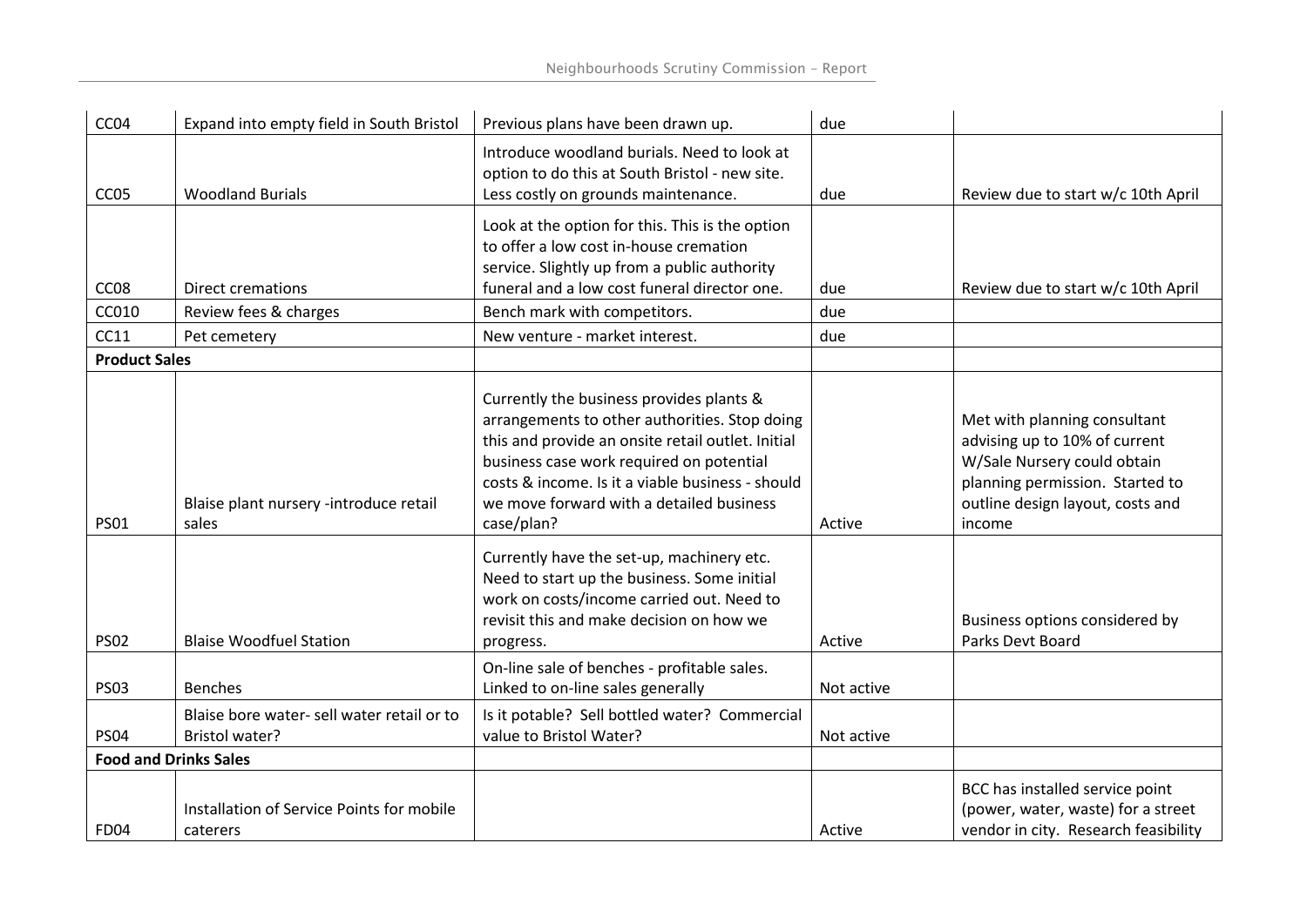|             |                                                |                                                                                                                              |            | to install similar in Parks.                                                                                                                                                                                                                                                              |
|-------------|------------------------------------------------|------------------------------------------------------------------------------------------------------------------------------|------------|-------------------------------------------------------------------------------------------------------------------------------------------------------------------------------------------------------------------------------------------------------------------------------------------|
|             | <b>Concessions Operating Model &amp;</b>       |                                                                                                                              |            | Bring in line with best practice -<br>outputs from consultant and<br>research of other local authority<br>models required. T&C's need to<br>reflect BCC policy (UKLW, Public<br>Health, emissions etc.) For example<br>fixed concessions fee based on %                                   |
| <b>FD05</b> | Contract                                       |                                                                                                                              | Active     | net sales.                                                                                                                                                                                                                                                                                |
| <b>FD06</b> | Mobile Coffee Van / Catering Truck             |                                                                                                                              | Active     | To maximise opportunities in sites<br>where a permanent catering<br>concession or outlet is not required.<br>Also to test new sites before going<br>to tender/set up new outlet                                                                                                           |
| <b>FD07</b> | Improved technology & Epos of<br>managed sites | Yes                                                                                                                          | Active     | The admin on our managed sites is<br>still very manual and stock control<br>and EPOS systems very basic.<br>Improved technology would<br>improve quality of management<br>information and reduce admin time<br>allowing managers to focus on<br>customer service and maximising<br>sales. |
| <b>FD08</b> | Investment in new and existing sites           | Identifying new sites and where existing sites<br>could generate higher profits if investment<br>made to improve facilities. | Active     | Capital Investment in new and<br>existing outlets                                                                                                                                                                                                                                         |
|             | <b>New Pay to Use leisure Facilities</b>       |                                                                                                                              |            |                                                                                                                                                                                                                                                                                           |
| LB01        | Go Ape                                         | Ashton Court preferred site. Potential for<br>smaller facilities in other suitable sites.                                    | Active     | <b>Business option received</b>                                                                                                                                                                                                                                                           |
| LB03        | Sky trail                                      | see Colwick park Nottingham<br>https://www.nwscnotts.com/nwsc/home                                                           | Not active |                                                                                                                                                                                                                                                                                           |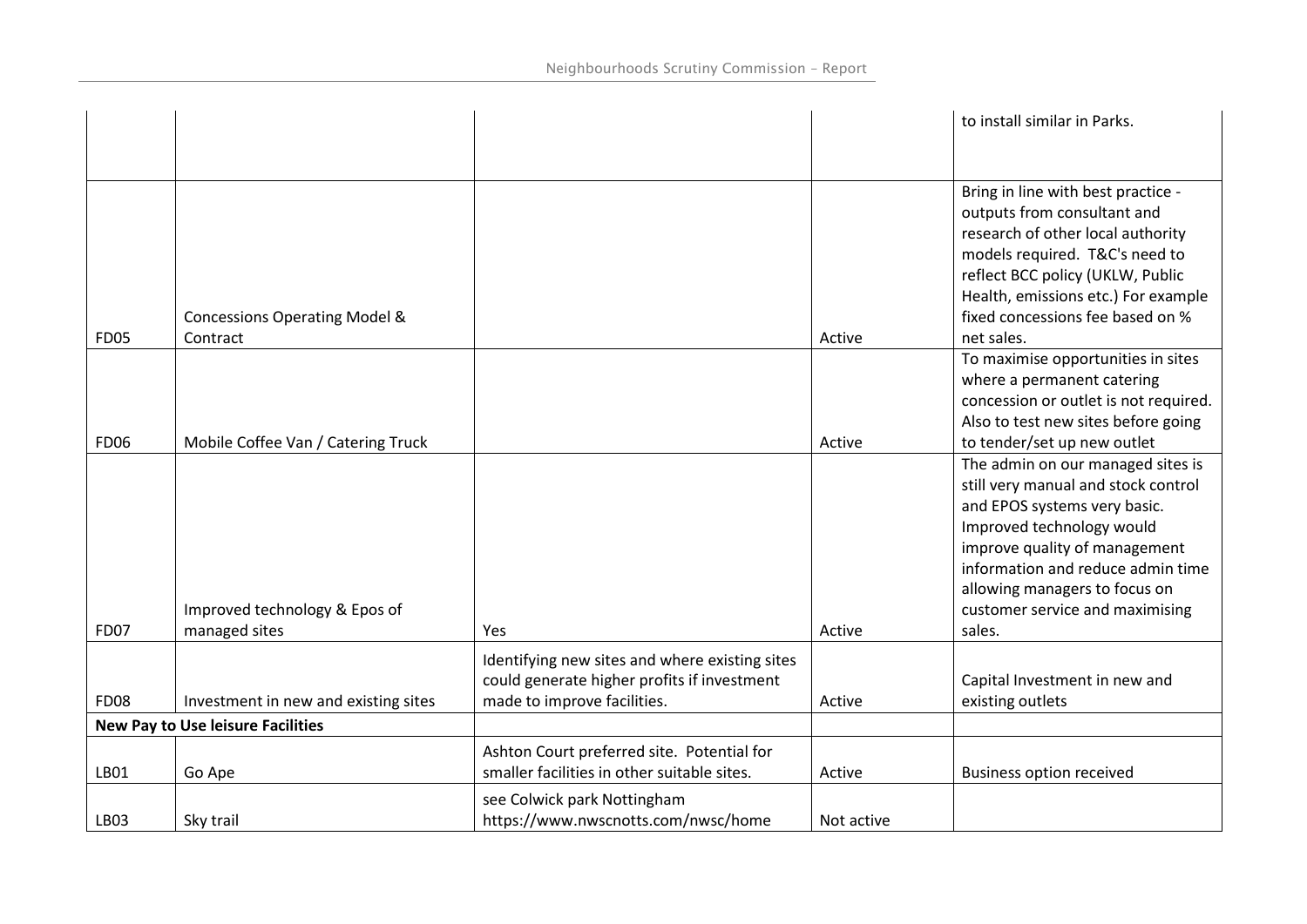| <b>LB04</b>         | Paint ball                              |                                                                                                                                             | Not active             |                                                                                                                                                                                                            |
|---------------------|-----------------------------------------|---------------------------------------------------------------------------------------------------------------------------------------------|------------------------|------------------------------------------------------------------------------------------------------------------------------------------------------------------------------------------------------------|
|                     |                                         |                                                                                                                                             |                        | Business options considered by                                                                                                                                                                             |
| <b>LB05</b>         | Putt in the Park                        | http://www.puttinthepark.com/                                                                                                               | Active                 | Parks Devt Board                                                                                                                                                                                           |
| <b>LB06</b>         | Crazy golf                              |                                                                                                                                             | Not active             |                                                                                                                                                                                                            |
| LB07                | Laser quest - indoor                    | indoor                                                                                                                                      | Not active             |                                                                                                                                                                                                            |
| LB <sub>08</sub>    | Indoor children's play area             | Looking at in-house - capital investment<br>required.                                                                                       | not active             | Looking at Ashton Court - potential<br>in courtyard area within existing<br>building                                                                                                                       |
| LB09                | Inflatable play (bouncy castle's)       | Considering options - run in-house or<br>concession. Considering market saturation                                                          | Active                 | Trial Blaise and Oldbury Court - two<br>weeks over Easter - leading to<br>concession contract tender.                                                                                                      |
|                     | <b>Holiday accommodation</b>            |                                                                                                                                             |                        |                                                                                                                                                                                                            |
| <b>HA01</b>         | Camping                                 |                                                                                                                                             | Not active             | Sites we prefer can be assessed by<br>Camping and Caravan Club                                                                                                                                             |
| <b>HA02</b>         | Holiday lets                            |                                                                                                                                             | Not active             |                                                                                                                                                                                                            |
| Partnership         |                                         |                                                                                                                                             | Not active             |                                                                                                                                                                                                            |
| P01                 | Leyhill Prison saving                   |                                                                                                                                             | Not active             |                                                                                                                                                                                                            |
| Section 106 and CiL |                                         |                                                                                                                                             |                        |                                                                                                                                                                                                            |
| CL01                | S106 and CIL investment                 |                                                                                                                                             | subject to review      |                                                                                                                                                                                                            |
| Other               |                                         |                                                                                                                                             |                        |                                                                                                                                                                                                            |
| O01                 | Develop consultancy                     | Market skills / services to adjacent Local<br>Authorities / rationalise? Immediate<br>neighbour resistance - leapfrog and go to<br>Cardiff? | Not active             |                                                                                                                                                                                                            |
|                     | Parkwork - extend service to corporate  |                                                                                                                                             |                        |                                                                                                                                                                                                            |
| O02                 | team building                           | Fixed fee                                                                                                                                   | Not active             |                                                                                                                                                                                                            |
| O03                 | Introducing grazing to replace hay cuts | Active consideration for Stoke Park                                                                                                         | Active (Stoke<br>Park) | Started to evaluate all fields where<br>hay cut taken. Met with local<br>farmer about grazing 19ha ACE<br>Smyth field. Possible deal for taking<br>silage cut in return free grazing.<br>Poss saving £3-4K |